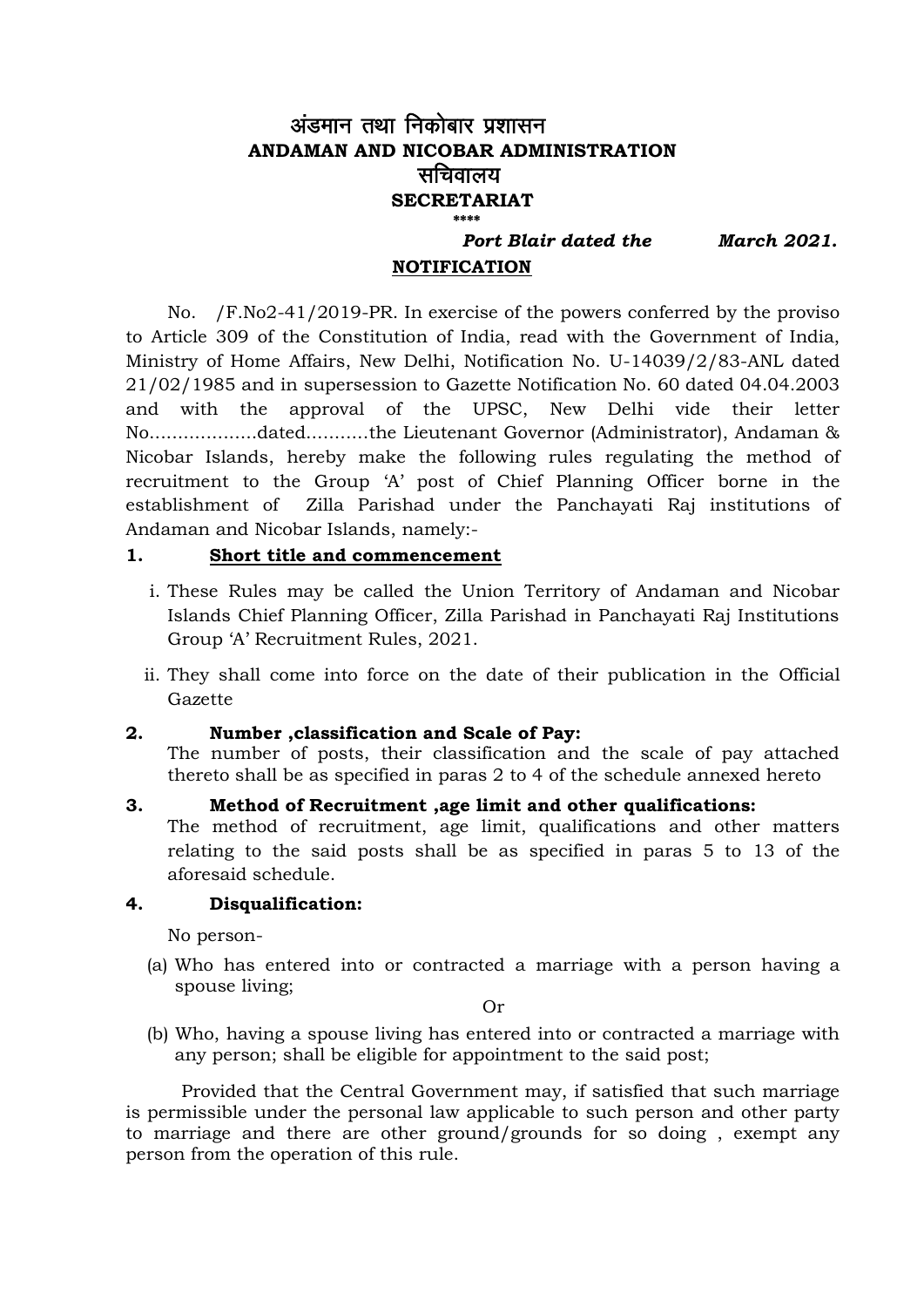#### **5. Power to relax:**

Where the Lieutenant Governor (Administrator) is of the opinion that it is necessary or expedient to do so, may, by order for reason to be recorded in writing relax any of the provisions of these rules with respect to any class of category of person(s) in consultation with the UPSC.

### **6. Saving:**

Nothing in these rules shall affect reservation, relaxation of age limit and other concession required to be provided for the candidates belonging to the Scheduled Tribes and other specified categories of persons in accordance with the orders issued by the Central Government from time to time in this regard.

> (Admiral D.K. Joshi) PVSM, AVSM, YSM, NM, VSM (Retd) Lieutenant Governor Andaman & Nicobar Islands By order and in the name of Lieutenant Governor

> > (Salma Bibi) Deputy Secretary (RD/Panch)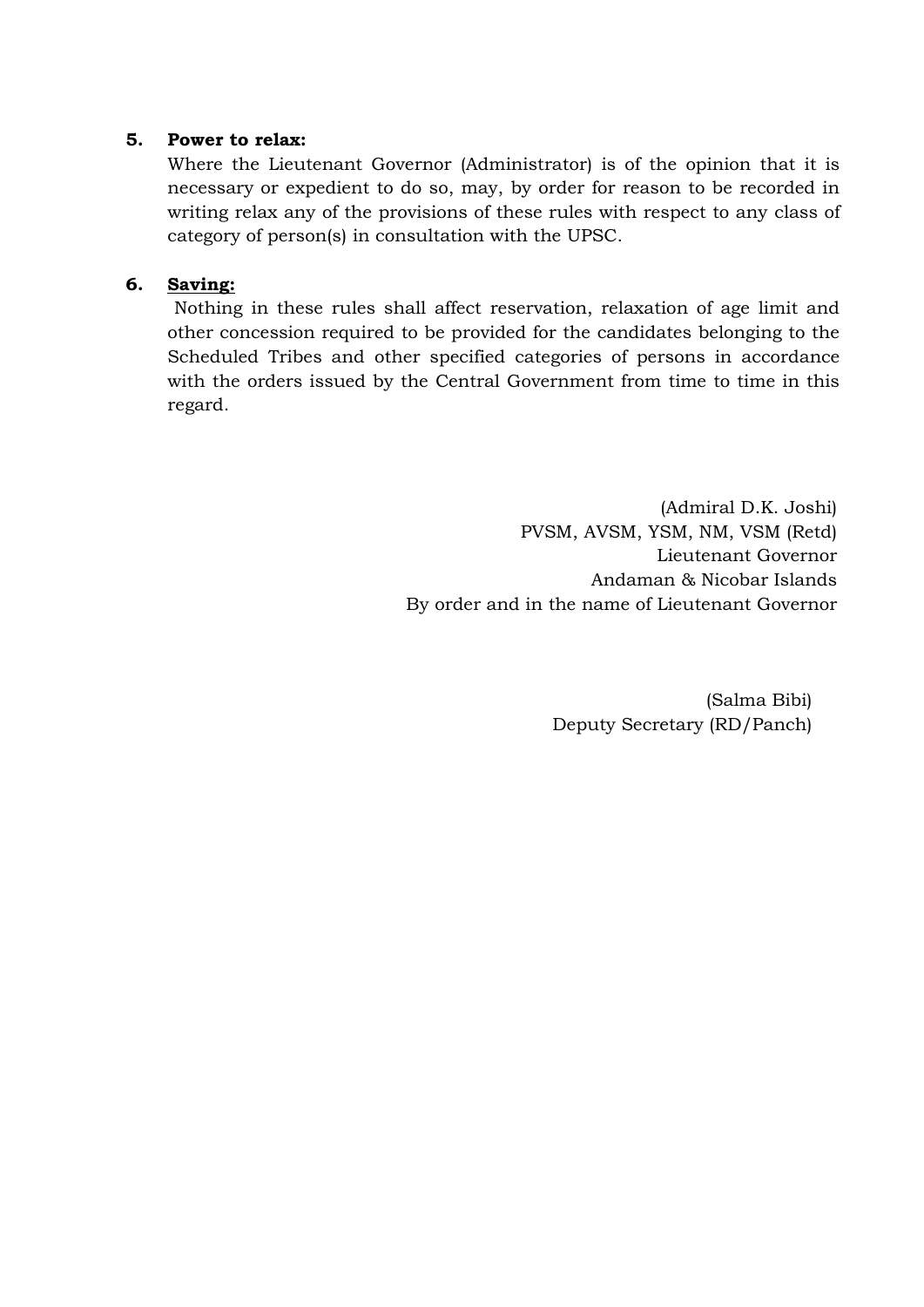#### **SCHEDULE**

## **RECRUITMENT RULES FOR THE POST OF CHIEF PLANNING OFFICER**

| 1.  | Name of Post                                                                                                                                                                                | : Chief Planning Officer                                                                                                                |
|-----|---------------------------------------------------------------------------------------------------------------------------------------------------------------------------------------------|-----------------------------------------------------------------------------------------------------------------------------------------|
| 2.  | No. of Post                                                                                                                                                                                 | $: 02$ (Two)(2021)(subject to<br>dependent on workload)                                                                                 |
| 3.  | Classification                                                                                                                                                                              | : General Central Civil Service(Grou<br>) Gazetted<br>(Ministerial)                                                                     |
| 4.  | Scale of pay                                                                                                                                                                                | : Level-11<br>Rs 67,700 to 2,08,700                                                                                                     |
| 5.  | Whether selection post or non<br>selection post                                                                                                                                             | : Not applicable                                                                                                                        |
| 6.  | Age of direct recruits                                                                                                                                                                      | : Not applicable                                                                                                                        |
| 7.  | Educational<br>and<br>other<br>qualifications prescribed<br>for<br>direct recruitment                                                                                                       | : Not applicable                                                                                                                        |
| 8.  | Whether age and educational<br>qualifications prescribed for<br>direct recruits will apply in the<br>case of Promotees                                                                      | : Not applicable                                                                                                                        |
| 9.  | Period of probation, if any                                                                                                                                                                 | : Not applicable                                                                                                                        |
| 10. | Method of<br>recruitment,<br>whether by direct recruitment<br>promotion<br>by<br>or<br>or<br>by<br>deputation/transfer<br>and<br>percentage of vacancies to be<br>filled by various methods | : Deputation                                                                                                                            |
| 11. | recruitment<br>of<br>by<br>In<br>case<br>promotion/deputation/transfer<br>from<br>which<br>grade<br>promotion/deputation/transfer                                                           | : Officers<br>of<br>$A\&N$<br>Admn.(including<br>officer<br>any<br>appointed to services under A&N<br>Administration<br>from<br>amongst |

is to be made.

persons employed by the existing local authority) and officer of All India Services allocated to serve under A&N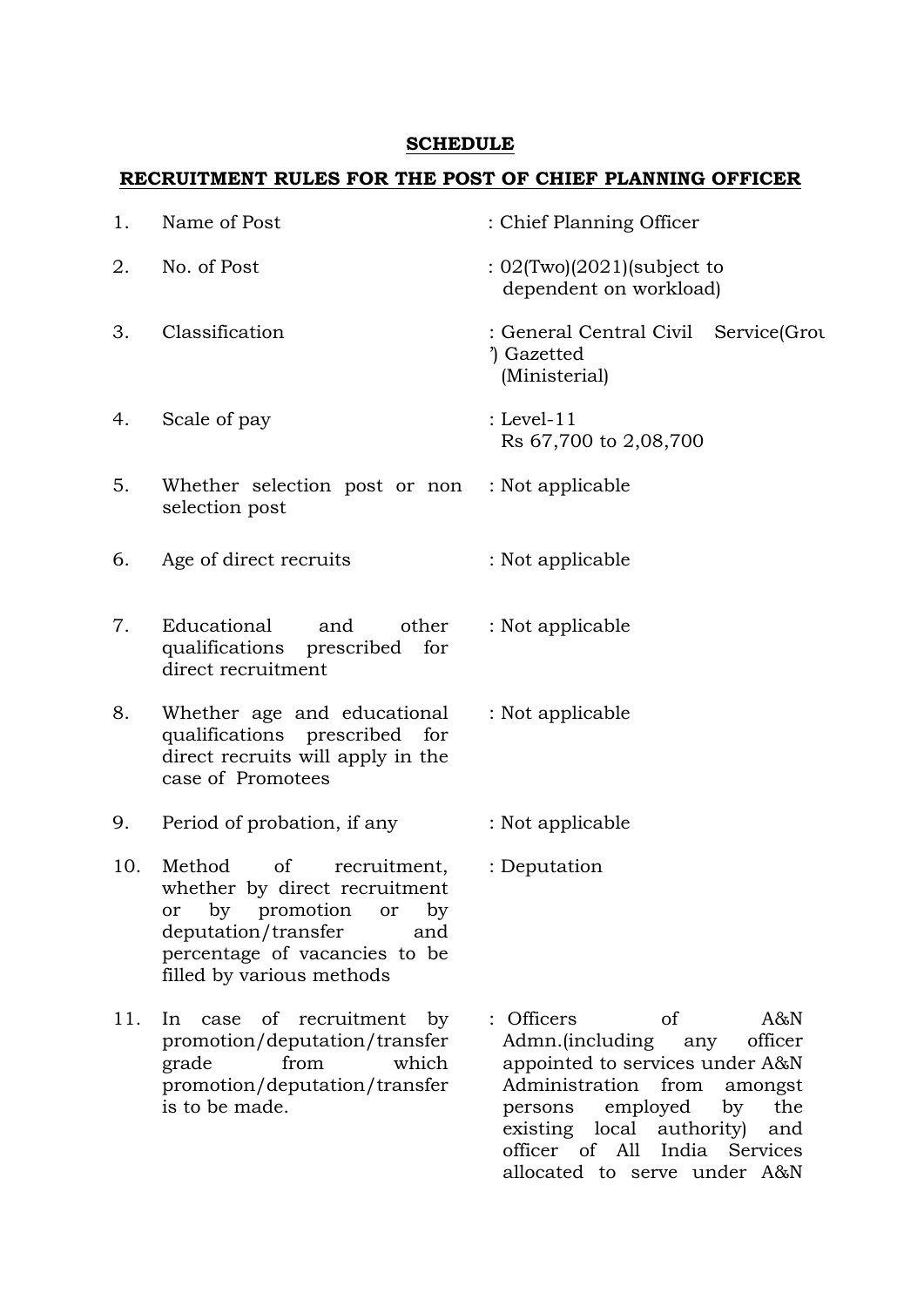Administration.

(a) i) Holding analogous post on regular basis in the present cadre/deptt.

Or

ii) With five years service in the grade rendered after appointment thereto on regular basis in the Level 10 (Rs. 56100 to 177500) in the Pay matrix or equivalent in the parent cadre/deptt.

Or

iii)With eight years service in the grade rendered after appointment thereto on regular basis in the Level 7 (Rs. 44900 to 142400) in the Pay Matrix or equivalent in the parent cadre/deptt.

Or

iv) With ten years of service in the grade rendered after appointment thereto on regular basis in the Level 6 (Rs. 35400 to 112400) in the Pay Matrix or equivalent in the parent cadre/deptt.

And

- (b) Possessing the following educational qualifications and experience:
- i. Bachelor's degree in Economics/Statistics/math ematics/Commerce from a recognized University of equivalent.
- ii. Five years experience of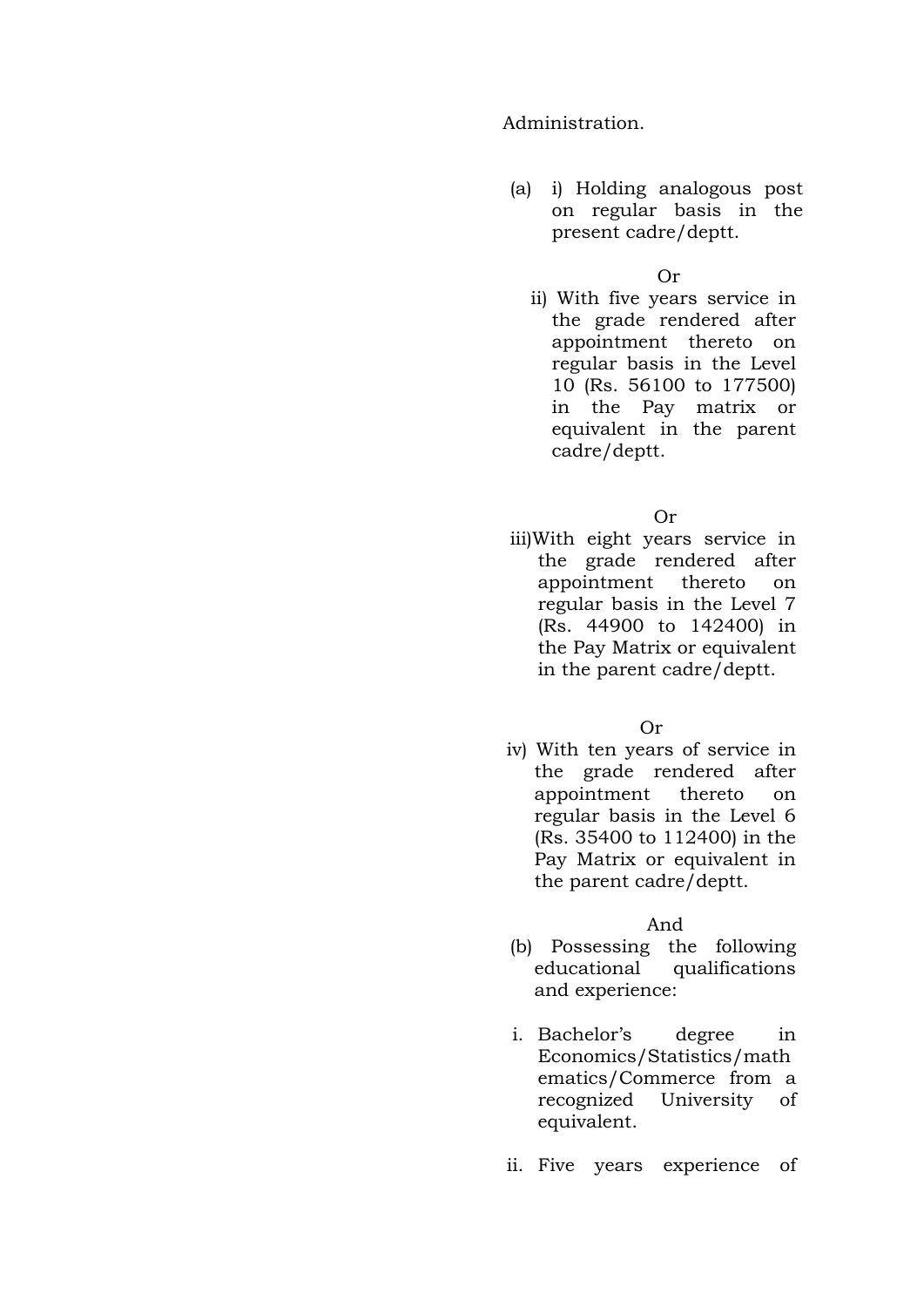planning including preparation of schemes, scrutiny, consolidation of plans and preparation of developmental plans

(Period of deputation including the period of deputation in another ex-cadre post held immediately preceding this appointment in the same or some other organization/department of the Central Govt. shall ordinarily not to exceed three years**.** The maximum age limit for appointment on deputation (ISTC) shall be not exceeding 56 years as on the closing date of the receipt of application)

- 12. If a Departmental Promotion Committee exists, what is its composition?
- 13. Circumstances in which UPSC is to be consulted in making recruitment
- : Not applicable
- : Consultation with UPSC necessary.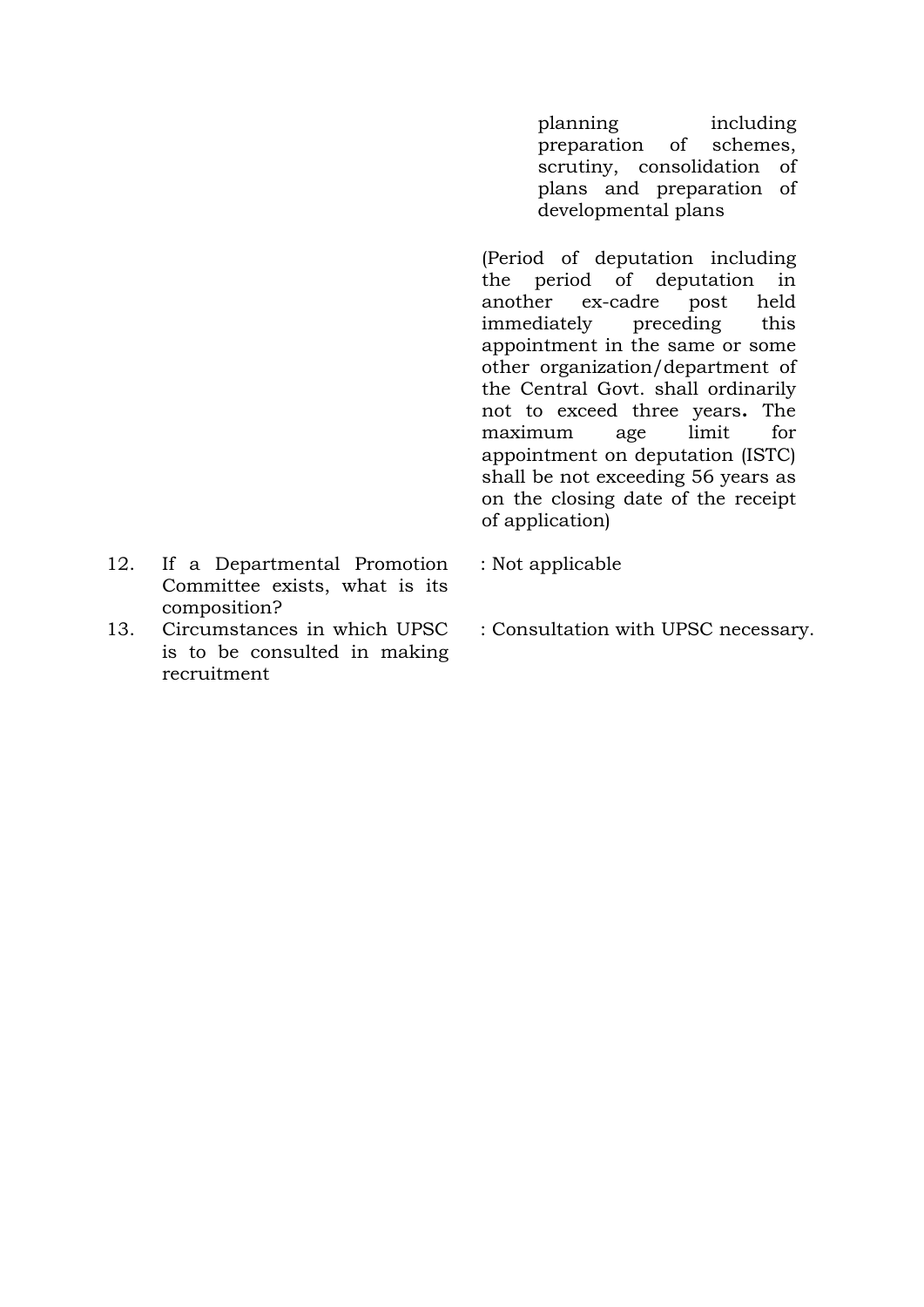## **DUTIES AND RESPONSIBILITIES OF CHIEF PLANNING OFFICER**

- 1. Advise the Zilla Parishad in matters of plan formulation.
- 2. Responsible in the matters relating to planning of the Zilla Parishad.
- 3. Preparation of Draft Annual Action Plans of the Zilla Parishad.
- 4. Preparation/compiling of plans in respect of Zilla Parishad for Economic Development and Social Justice for placing it before the DPC.
- 5. Finalization of Annual Plans of the district of 2 Tiers PRIs
- 6. Conduct of DPC.
- 7. Preparation of Administrative Report & Budget of ZP.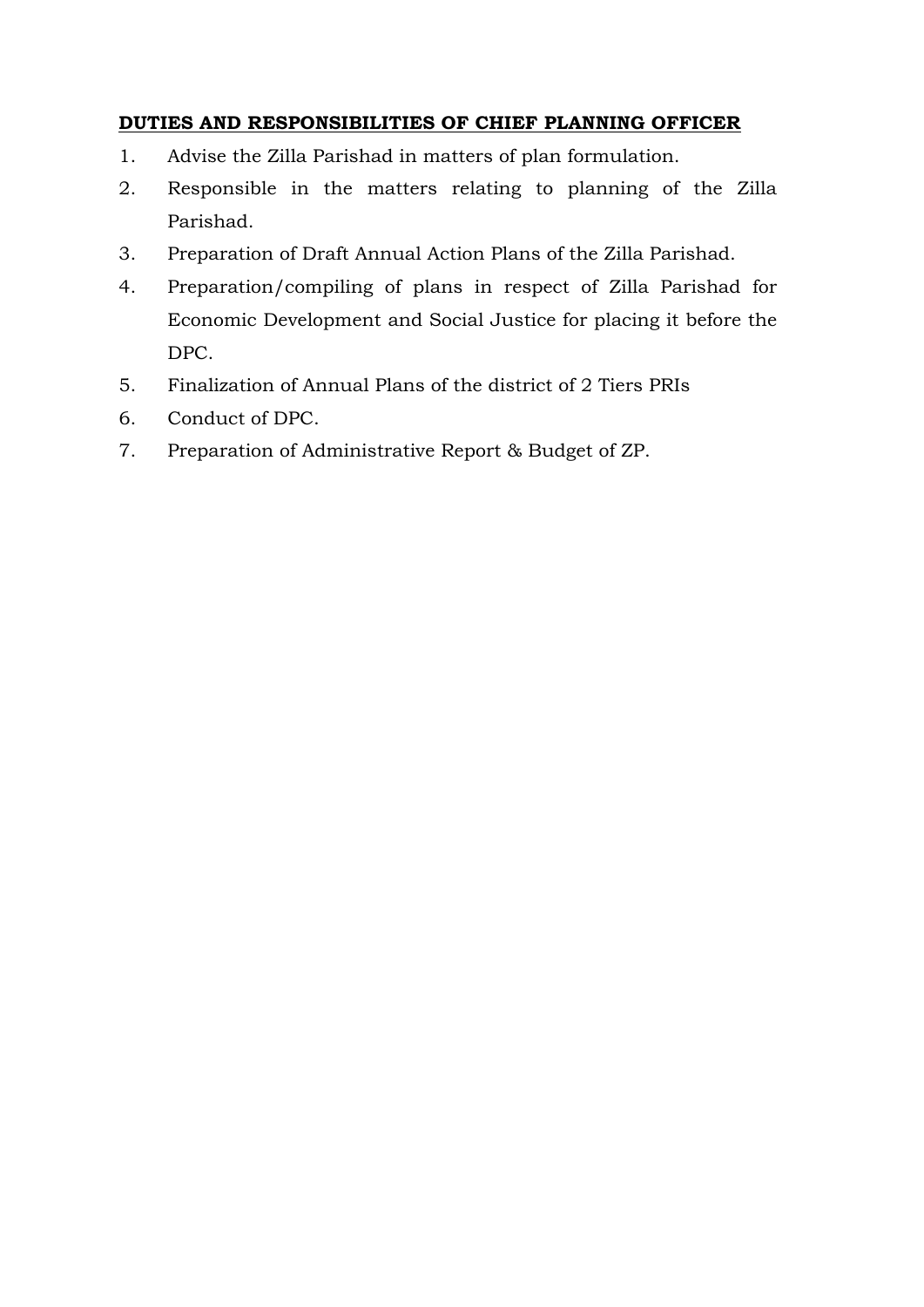#### अण्डमान तथा निकोबार प्रशासन **ANDAMAN AND NICOBAR ADMINISTRATION**

## सचिवालय / SECRETARIAT

\*\*\*\*\*\*

पोर्ट ब्लेयर. दिनांक फरवरी. 2021

#### अधिसूचना

सं................................/ फा.सं-2-41 / 2019-पी.आर. । भारत सरकार, गृह मंत्रालय, नई दिल्ली के दिनांक 21.02.85 की अधिसूचना संख्या- यू-14039 / 2 / 83-ए.एन.एल. के साथ पठित भारत के संविधान के अनुच्छेद 309 के परन्तुक प्रावधान द्वारा प्रदत्त शक्तियों का प्रयोग करते हुए 04.04.2003 के राजपत्र अधिसूचना सं. 60 के अधिक्रमण में तथा संघ लोक तथा दिनांक सेवा आयोग, नई दिल्ली के दिनांक .................के पत्र संख्या ............. द्वारा प्राप्त स्वीकृति से उप राज्यपाल (प्रशासक), अण्डमान तथा निकोबार द्वीपसमूह एतद् द्वारा अण्डमान तथा निकोबार द्वीपसमूह के पंचायती राज संस्थानों के अधीन ज़िला परिषद की स्थापना में धारित **मुख्य योजना** अधिकारी के वर्ग 'क' पद की भर्ती पद्धति को विनियमित करने हेत् निम्नलिखित नियम बनाते हैं अर्थात:—

## 1. संक्षिप्त नाम और प्रारंभ :--

- (i) इन नियमों को ''संघ राज्य क्षेत्र अण्डमान तथा निकोबार द्वीपसमुह के पंचायती राज संस्थानों के जिला परिषद में मुख्य योजना अधिकारी के वर्ग 'क' पद की भर्ती नियमावली, 2021" कहा जाएगा।
- (ii) यह नियमावली इसके शासकीय राजपत्र में प्रकाशित होने की तिथि से लागू होंगे।

## 2. पदों की संख्या, वर्गीकरण तथा वेतनमान :--

पदों की संख्या, वर्गीकरण और इससे संबंधित वेतनमान वही होंगे जो इस नियमावली के साथ संलग्न अनुसूची के पैरा 2 से 4 तक में विनिर्दिष्ट किए जाएंगे।

#### 3. भर्ती की पद्धति, आयु सीमा और योग्यताएँ :-

उक्त पद से संबंधित भर्ती पद्धति, आयु सीमा, योग्यताएँ तथा अन्य बातें वही होंगे जो उक्त अनुसूची के पैरा 5 से 13 तक में विनिर्दिष्ट किए जाएंगे।

## 4. अयोग्यताएँ :-

कोई भी ऐसा व्यक्ति उक्त पद पर नियुक्ति के लिए पात्र नहीं होगा, जिसने :-

- (क) ऐसे व्यक्ति से विवाह या विवाह संविदा की हो, जिसका पति / पत्नी जीवित है; या
- (ख) पति / पत्नी के जीवित होते हुए किसी व्यक्ति से विवाह या विवाह संविदा की हो;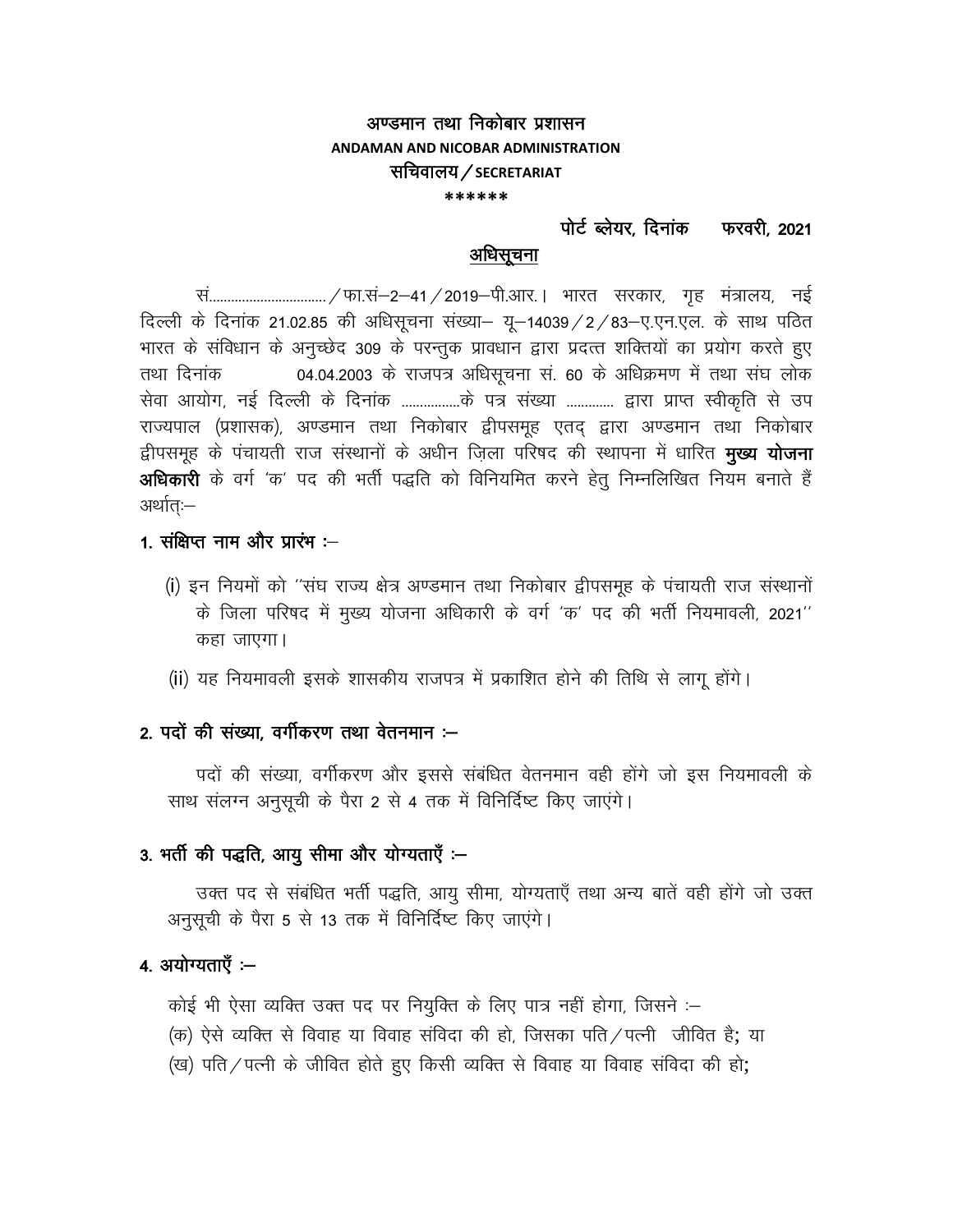परन्तु केन्द्र सरकार, यदि इस बात से संतुष्ट हो जाने पर कि ऐसे विवाह उस व्यक्ति को और उस विवाह के दूसरे पक्ष पर लागू होने वाली स्वीय विधि के अधीन अनुज्ञेय है तथा ऐसा करने के अन्य आधार हैं, किसी भी व्यक्ति को इस नियम के प्रवर्तन से छूट दे सकती है।

#### 5. ढील देने की शक्ति $-$

जहाँ उप राज्यपाल (प्रशासक), की राय में किसी भी श्रेणी या वर्ग के व्यक्तियों के संबंध में इन नियमों के किसी उपबंध में ढील देना आवश्यक या समीचीन हो तो वे संघ लोक सेवा आयोग के परामर्श ले करऐसा करने के कारणों को अभिलिखित करते हुए आदेश द्वारा ऐसा कर सकते हैं।

## 6. व्यावृत्तिः—

इन नियमों की कोई भी बात ऐसे आरक्षणों, आयु सीमा संबंधी छूट और अन्य रियायतों पर प्रभाव नहीं डालेगी, जिनका इस संबंध में केंद्रीय सरकार द्वारा समय–समय पर जारी किए गए आदेशों के अनुसार अनुसूचित जनजाति तथा अन्य विनिर्दिष्ट वर्गों के उम्मीदवारों के लिए उपबंधित कराना अपेक्षित है।

> (एडमिरल डी.के.जोशी) पी.वी.एस.एम., ए.वी.एस.एम., वाई.एस.एम., एन.एम., वी.एस.एम. (अ.प्रा.) उप राज्यपाल, अण्डमान तथा निकोबार द्वीपसमूह उप राज्यपाल के आदेश से तथा उनके नाम पर

> > (सल्मा बीबी) उप सचिव (ग्रा.वि. / पंचायत)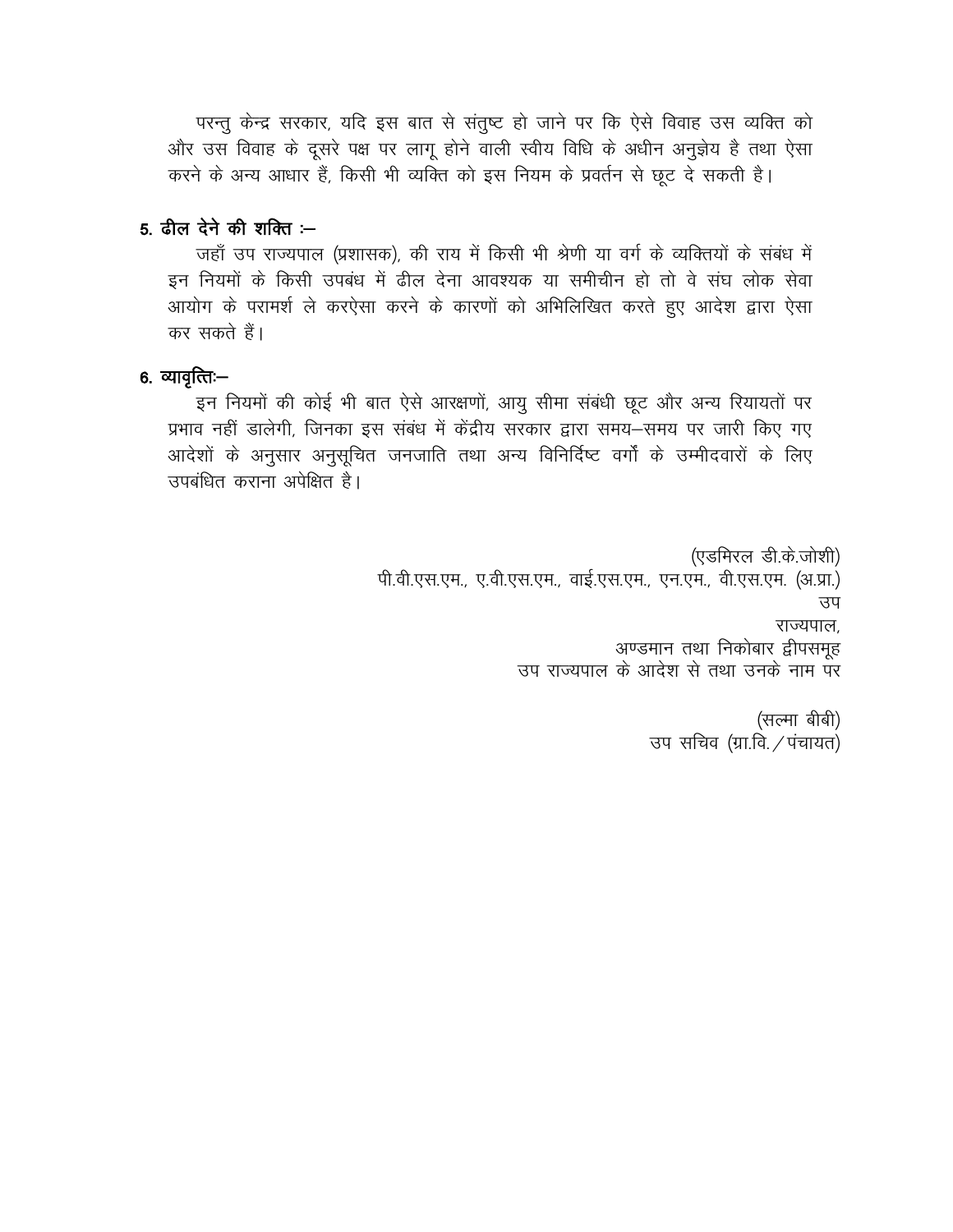## अनुसूची

# <u>मुख्य योजना अधिकारी के पद की भर्ती नियमावली</u>

| 1.  | पदनाम                                        | मुख्य योजना अधिकारी                                             |
|-----|----------------------------------------------|-----------------------------------------------------------------|
| 2.  | पद संख्या                                    | 02 (दो) (2021) (कार्यभार पर निर्भर करते हुए परिवर्तनीय)         |
| 3.  | वर्गीकरण                                     | सामान्य केन्द्रीय सिविल सेवा(वर्ग 'क') राजपत्रित (लिपिक वर्गीय) |
| 4.  | वेतन मान                                     | स्तर $-11$                                                      |
|     |                                              | रू.67,700 से 2,08,700                                           |
| 5.  | चयन पद या गैर चयनपद                          | लागू नहीं                                                       |
| 6.  | सीधी भर्ती के लिए आयु सीमा                   | लागू नहीं                                                       |
| 7.  | सीधी भर्ती के लिए आवश्यक शैक्षिक             | लागू नहीं                                                       |
|     | एवं अन्य योग्यताएँ                           |                                                                 |
| 8.  | क्या सीधी भर्ती के लिए निर्धारित             | लागू नहीं                                                       |
|     | आयु तथा शैक्षिक योग्यताएँ पदोन्नति           |                                                                 |
|     | के स्थिति में लागू होंगी।                    |                                                                 |
| 9.  | परिवीक्षा की अवधि, यदि कोई हो।               | लागू नहीं                                                       |
| 10. | भर्ती की पद्धति सीधी भर्ती द्वारा या         | प्रतिनियुक्ति                                                   |
|     | पदोन्नति<br>द्वारा<br>अथवा                   |                                                                 |
|     | प्रतिनियुक्ति / स्थानांतरण द्वारा तथा        |                                                                 |
|     | विभिन्न पद्धतियों द्वारा भरी जाने            |                                                                 |
|     | वाली रिक्तियों का प्रतिशत ।                  |                                                                 |
| 11. | <u>पदोन्नति / प्रतिनियुक्ति / स्थानांतरण</u> | अण्डमान तथा निकोबार प्रशासन के अधिकारीगण (विद्यमान स्थानीय      |
|     | द्वारा भर्ती के मामले में वह ग्रेड           | प्राधिकरण द्वारा नियोजित व्यक्तियों में से अण्डमान तथा निकोबार  |
|     | पदोन्नति / प्रतिनियुक्ति /<br>जिससे          | प्रशासन के अधीन सेवाओं के लिए नियुक्त अधिकारियों सहित) तथा      |
|     | स्थानांतरण किया जाना है।                     | अखिल भारतीय सेवाओं के अधिकारीगण जिनका अण्डमान तथा               |
|     |                                              | निकोबार प्रशासन के अधीन सेवा प्रदान करने के लिए आबंटन हुआ       |
|     |                                              | है ।                                                            |
|     |                                              |                                                                 |
|     |                                              | (क) i) वर्तमान संवर्ग ⁄विभाग में नियमित आधार पर अनुरूप पद       |
|     |                                              | धारण करता हो।                                                   |
|     |                                              | या                                                              |
|     |                                              | ii) मूल संवर्ग/विभाग में वेतन मैट्रिक्स के स्तर–10<br>(रूपए     |
|     |                                              | 56100 से 177500) में या समकक्ष पर नियमित आधार पर                |
|     |                                              | नियुक्ति के पश्चात उस ग्रेड में पाँच वर्ष की सेवा की हो।        |
|     |                                              |                                                                 |
|     |                                              |                                                                 |
|     |                                              | iii) मूल संवर्ग/विभाग में वेतन मैट्रिक्स के स्तर 7 (रूपए        |
|     |                                              | 44900 से 142400) में या समकक्ष पर नियमित आधार पर                |
|     |                                              | नियुक्ति के पश्चात उस ग्रेड में आठ वर्ष की सेवा की हो।          |
|     |                                              | या                                                              |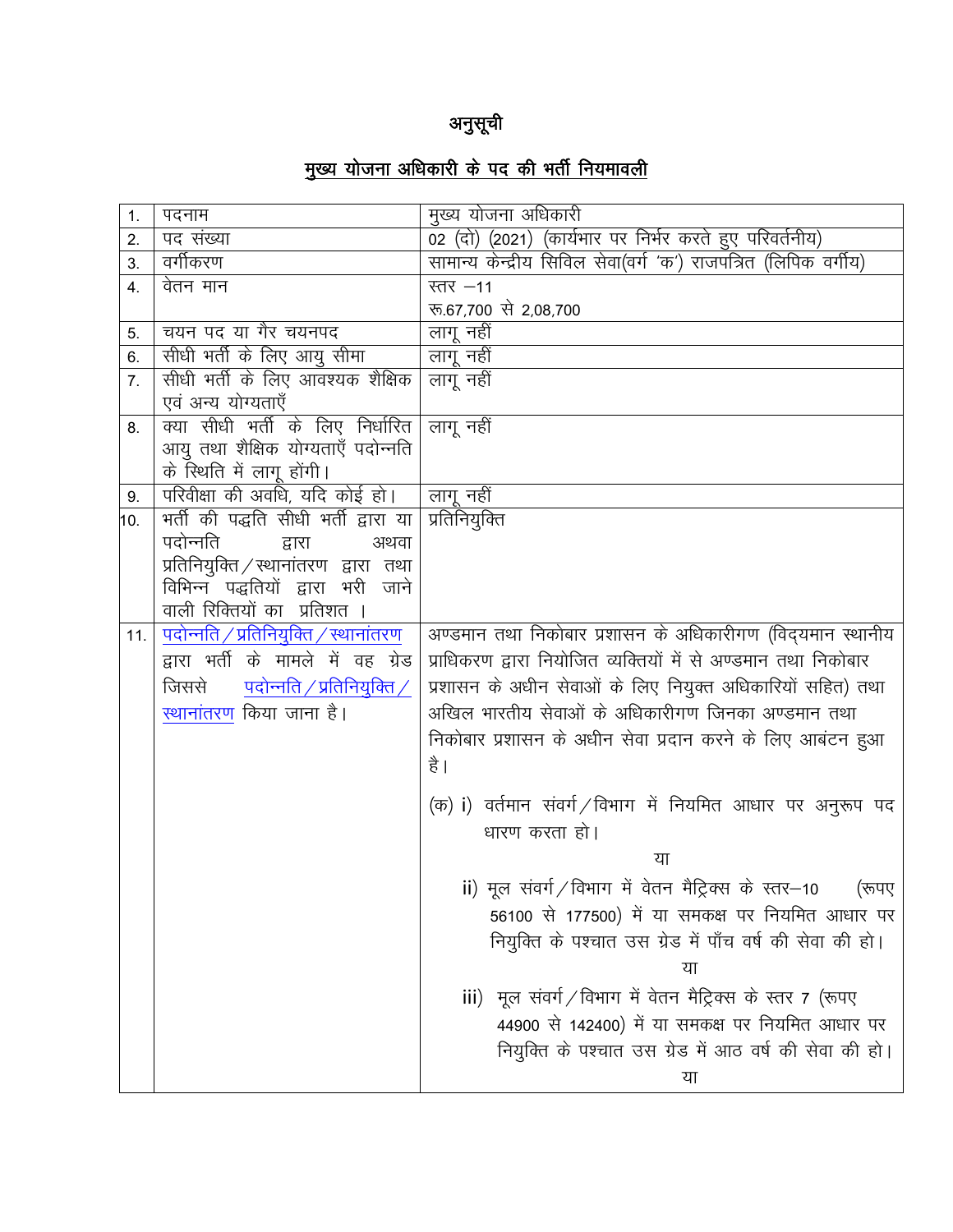|     |                                   | iv) मूल संवर्ग/विभाग में वेतन मैट्रिक्स के स्तर-6(रूपए      |
|-----|-----------------------------------|-------------------------------------------------------------|
|     |                                   | 35400 से 112400) में या समकक्ष पर नियमित आधार पर            |
|     |                                   | नियुक्ति के पश्चात उस ग्रेड में दस वर्ष की सेवा की हो।      |
|     |                                   | एव                                                          |
|     |                                   | (ख) निम्नलिखित अर्हता एवं अनुभव धारण करता हो;               |
|     |                                   | i) किसी मान्यता प्राप्त विश्वविद्यालय से अर्थशास्त्र /      |
|     |                                   | सांख्यिकी/गणित/वाणिज्य में स्नातक की उपाधि या               |
|     |                                   | समकक्ष ।                                                    |
|     |                                   | ii) स्कीमों को तैयार करने, संवीक्षा, योजनाओं का समेकन तथा   |
|     |                                   | विकास योजनाओं को तैयार करने सहित योजना बनाने में            |
|     |                                   | पाँच वर्ष का अनुभव।                                         |
|     |                                   | (प्रतिनियुक्ति की अवधि सहित केन्द्र सरकार के किसी           |
|     |                                   | विभाग / अन्य संगठन में या इसी विभाग / संगठन में इस          |
|     |                                   | नियुक्ति से ठीक पूर्व किसी संवर्ग-बाह्य पद पर प्रतिनियुक्ति |
|     |                                   | की अवधि साधारणतयः तीन वर्ष से अधिक नहीं होना                |
|     |                                   | चाहिए । प्रतिनियुक्ति (आई.एस.टी.सी) पर नियुक्ति के लिए      |
|     |                                   | अधिकतम आयु सीमा 56 वर्ष है और आवेदन प्राप्त करने की         |
|     |                                   | अंतिम तिथि को आयु 56 वर्ष से अधिक नहीं होना चाहिए।)         |
| 12. | यदि<br>विभागीय पदोन्नति समिति     | लागू नहीं होंगे।                                            |
|     | विद्यमान है तो उसका गठन क्या है।  |                                                             |
| 13. | किन परिस्थितियों में भर्ती के लिए | संघ लोक सेवा आयोग से परामर्श लेना आवश्यक है।                |
|     | संघ लोक सेवा आयोग से परामर्श      |                                                             |
|     | किया जाएगा।                       |                                                             |
|     |                                   |                                                             |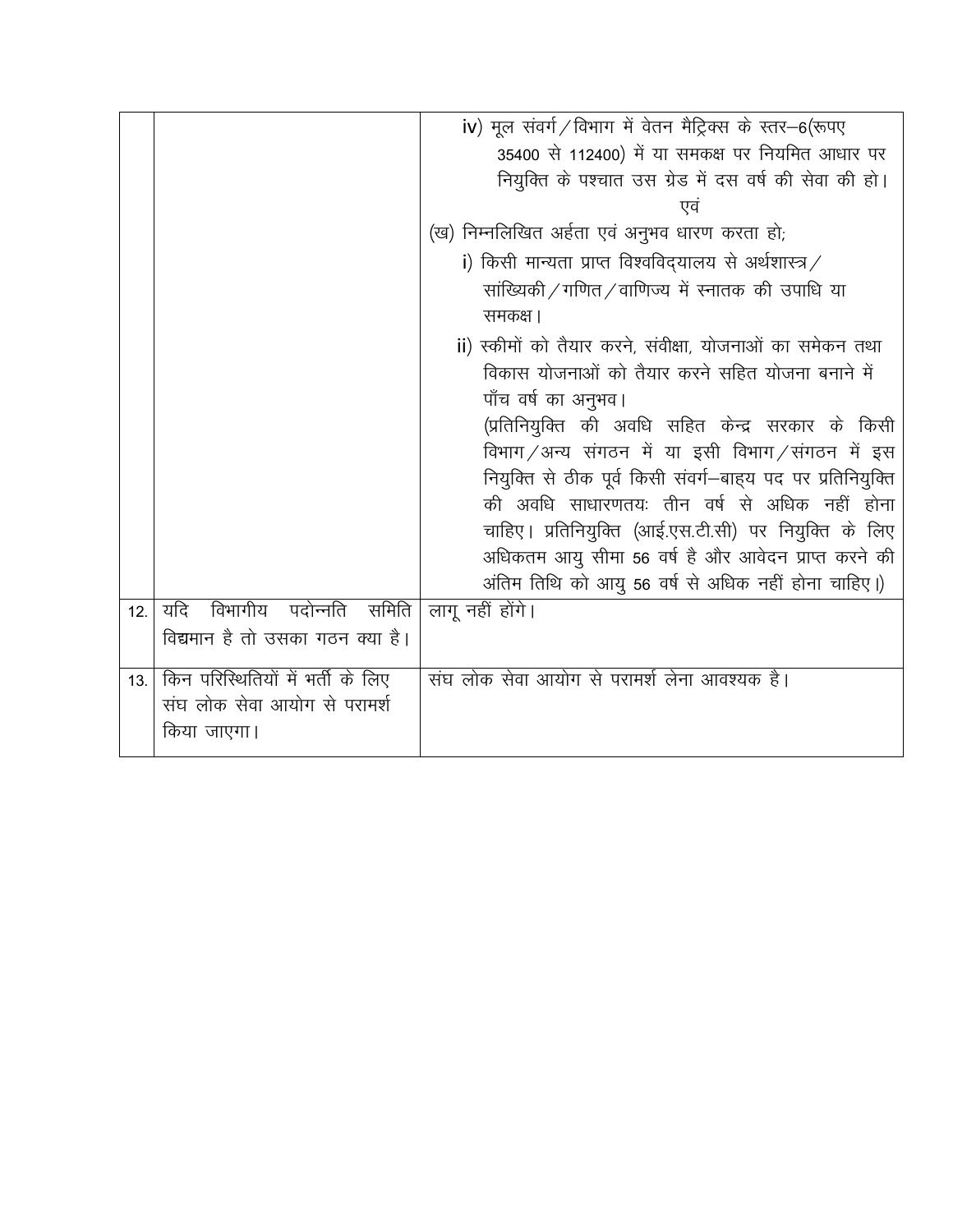## अण्डमान तथा निकोबार प्रशासन ANDAMAN AND NICOBAR ADMINISTRATION सचिवालय/SECRETARIAT

पोर्ट ब्लेयर दिनांक मार्च, 2021

#### प्रेस नोट

सभी संबंधितों को सूचित किया जाता है कि जिला परिषद की स्थापना में धारित मुख्य योजना अधिकारी का पद की प्रारूप भर्ती नियमावली पर स्टेकहोल्डरों से सुझाव /आपत्तियाँ (यदि कोई हो) आमंत्रित करने के लिए इस प्रारूप भर्ती नियमावली को प्रशासन के वेबसाईट www.andaman.gov.in में अपलोड किया गया है। इस प्रेस नोट के प्रकाशन की तिथि से 30(तीस) दिनों के भीतर अधोहस्ताक्षरी के पास दावे / आपत्तियाँ अथवा टिप्पणियाँ जमा किया जा सकता है। इस प्रेस नोट के प्रकाशन की तिथि से 30(तीस) दिनों के बाद किसी भी दावों तथा आपत्तियों पर विचार नहीं किया जाएगा।

> उप सचिव(ग्रा.वि. / पंचायत) अण्डमान तथा निकोबार प्रशासन (फा.सं.) 2-41 / 2019 / पी.आर.